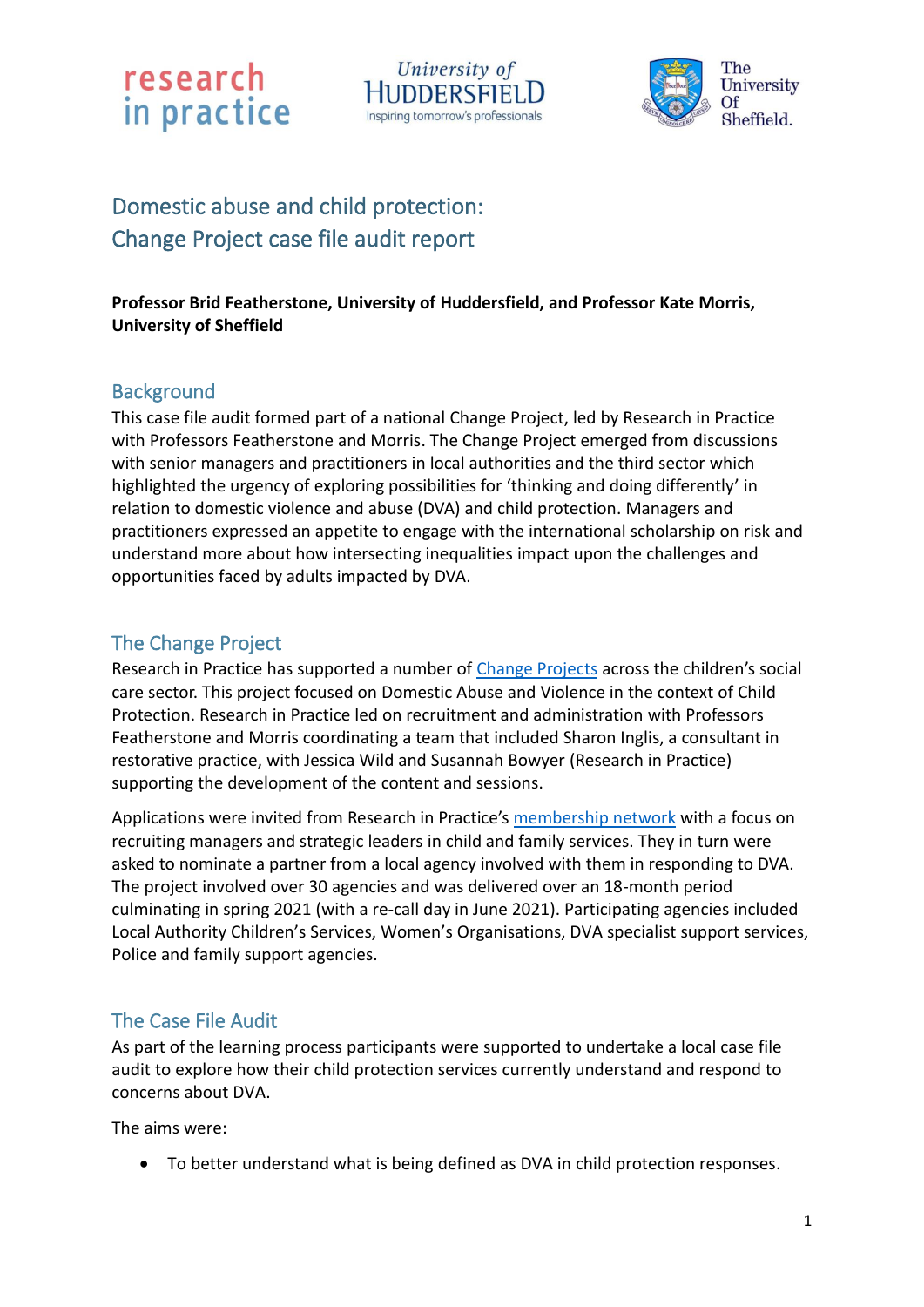



- To begin to explore common themes in responses by services and practitioners.
- To capture themes emerging in family experiences (as described by professionals).

Files within each agency were reviewed in pairs by staff from the agency using a template provided, and all the cases reviewed involved (at some stage) child protection interventions that were driven by concerns about DVA. Each participating agency then produced a summary sheet (again using a template) that identified emerging themes and practice issues.

### The data

The file audit outcomes are based on:

- Reviewing 166 files from 22 Local Authorities in England that included over 286 children.
- Interventions that were primarily child protection; a limited number were family support cases or care proceedings.

## The themes

#### Entering (or re-entering) the systems

The most common source of referrals were police services followed by health and family support staff. Very few referrals came from neighbours or family members. The police referrals often contained adequate or good information about a specific incident. The focus on incidents meant, however, that referrals lacked any sense of context – whether in terms of histories, socio-economic circumstances or information on family networks. As a result, services and systems (mainly children's services) were responding to a specific incident and then 'playing catch up' in terms of trying to situate it in a broader picture. The focus on episodes or incidents has been noted as a problematic feature of approaches to domestic abuse previously and therefore should not be considered as unique to participating agencies. <sup>1</sup> Catch-up activities usually took the form of convening multi-agency meetings as well as engaging the family concerned; although as discussed further below, engagement with families was limited.

#### The limits to the file information

The absence of attention to social and economic circumstances in the referrals, is possibly understandable at the point of crisis. However, this continued to be evident throughout the development of the plans and responses by children's services and multi-agency partners. Children's experiences were often included in the assessments and there was evidence of high quality accounts, with considerable efforts being made to hear their voices and understand what was happening from their perspectives. Women's experiences and circumstances were less detailed, but did feature to an extent (although these descriptions were often confined to how these experiences affected their parenting). Even less detail was evident about the men and their experiences and circumstances. The partial, graded nature of the information then shaped the responses and planning.

<sup>1</sup> Sidebottom, P et al. (2016). *[Pathways to harm, pathways to protection: a triennial analysis of](https://assets.publishing.service.gov.uk/government/uploads/system/uploads/attachment_data/file/533826/Triennial_Analysis_of_SCRs_2011-2014_-__Pathways_to_harm_and_protection.pdf)  [serious case reviews 2011 to 2014,](https://assets.publishing.service.gov.uk/government/uploads/system/uploads/attachment_data/file/533826/Triennial_Analysis_of_SCRs_2011-2014_-__Pathways_to_harm_and_protection.pdf)* London, DfE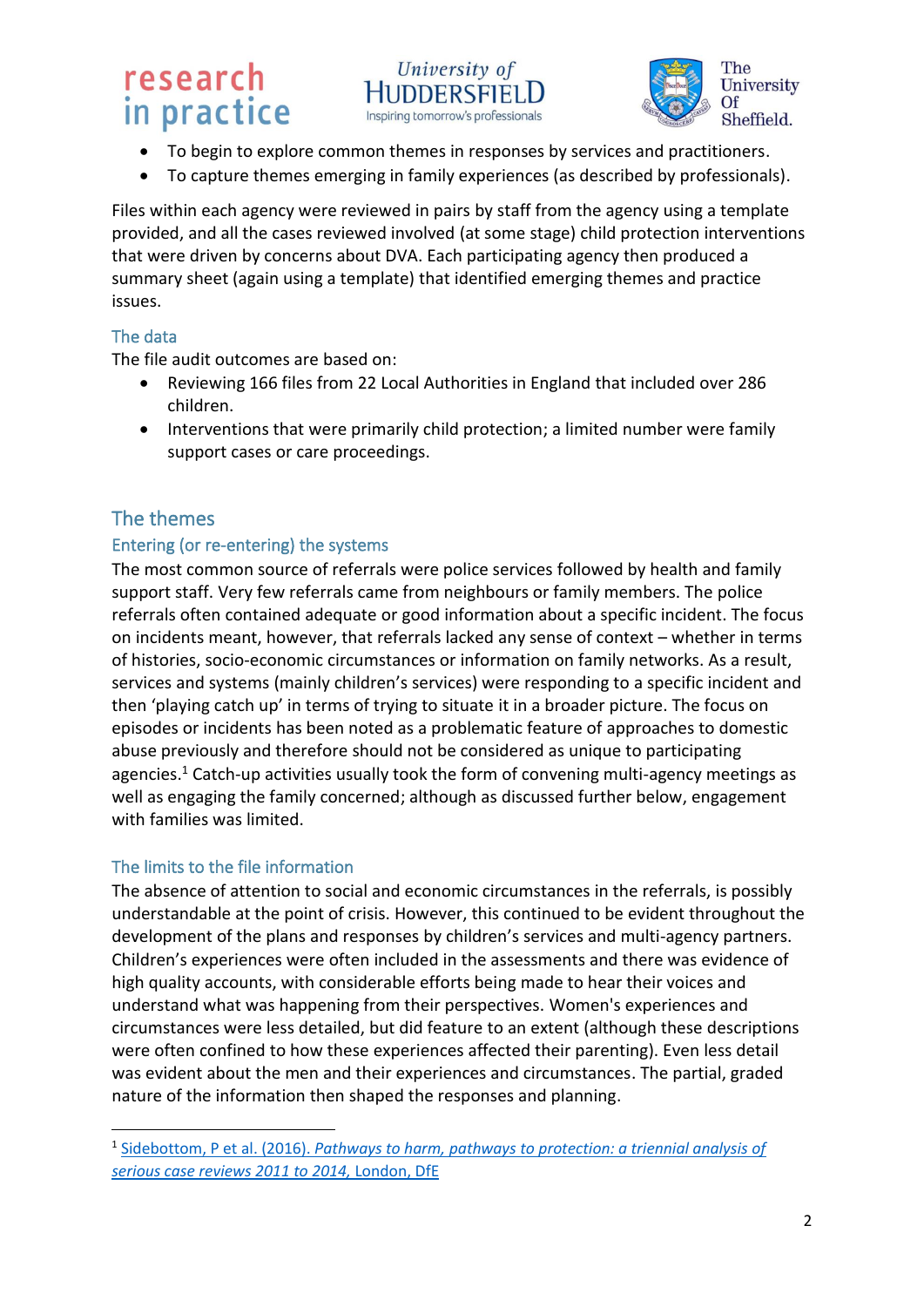

#### How systems and professionals interpret and translate experiences

Once the referral is received and broader professional conversations begin, there is evidence of significant increase in the use of jargon, generic 'catch all' terminology and value-based reflections. This included summary references on records to 'domestic abuse' without any details about the nature or type, professional debates about agency or service responsibilities in responding to the family, and value-based commentary on women as mothers and their protectiveness:

University of

**HUDDERSFIELL** 

Inspiring tomorrow's professionals

'Mother is the victim of a serious assault by partner, she states the relationship is over however she has a pattern of returning to abusive relationships and failing to see the impact on her children.'

However, the audit did identify that children's experiences are increasingly central to plans and to assessments, with greater nuance and understanding of the impact of domestic abuse and violence on them evident.

The audit revealed that a particular pathway is routine and is best summarised as follows:

incident-driven referrals *plus* partial information gathering often dominated by professional information sharing rather than conversations with those directly impacted and involved *plus* institutional categorisation *equalling* 'one size fits all' service driven responses.

A number of questions emerged from this process driven approach:

- Are conversations about domestic abuse happening in the right place with the right people and at the right time, in order to create the possibilities for supporting safety and change?
- Is the focus too much on multi-agency talking and navigating institutional categories? Have we built professional processes to compensate for the incident-driven nature of contact with women and their families (multi-agency information-sharing forums are the obvious example)? These forums engage in information-sharing but they may, or may not, result in effective help plans and rarely include family members.
- How can we capture the context of incidents at the point of developing support? The lack of detailed discussions with all family members about the abuse, their understandings of its causes and the possible solutions, is striking and problematic.

#### Plans and professional responses

The file audit reinforced a broader theme from various DVA studies, namely that when children are deemed to be in need of protection, women are assigned unrealistic roles and responsibilities. The impact of women's own experiences of abuse and violence on their behaviour is often minimised, and assumptions made about women's' responsibility for providing protection and safety. The audit found an absence of professional insight into the consequences of this approach for subsequent engagement and participation. Of particular note from the audit was the extent to which men became largely invisible as the work developed post referral. Plans focused on children and women, and men were routinely either absent from plans or allocated to specialist programmes and services. The extent to which their harmful behaviours were reduced or managed was unclear, the focus consistently being on changes in the behaviour or arrangements of the women.